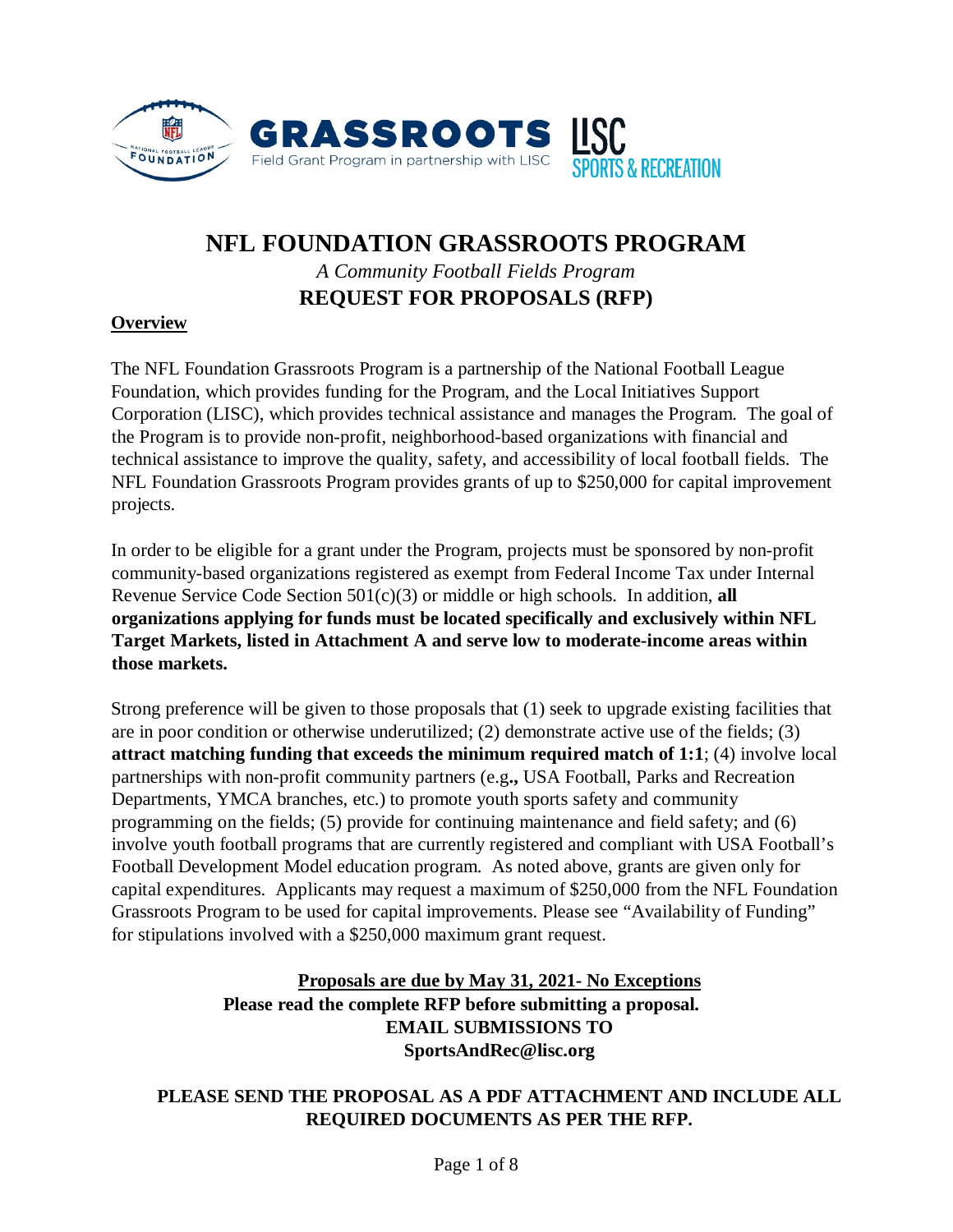# **DO NOT SEND THE PROPOSAL IN THE BODY OF THE EMAIL. Please title the attachment with Organization and Project name. The NFL Foundation Grassroots Program Objectives**

Athletic fields can serve as tremendous community assets by offering opportunities for recreation, education, and relaxation that contribute to the local quality of life. The NFL Foundation Grassroots Program seeks to redress the shortage of clean, safe and accessible football fields in low and moderate-income neighborhoods.

Non-profit neighborhood-based organizations can play a leading role in the improvement of existing or creation of new athletic playing fields. With experience in both real estate development and community building, many of these organizations possess the capacity to address both the capital aspects of playing fields development and the program elements (i.e. youth football leagues, sports tournaments, science fairs, summer festivals, community celebrations, and after-school events). Equally important to this experience, neighborhood-based organizations have connections to their community that legitimize their operations and draw resident support for their work. If local residents have a sense of ownership and see themselves as stakeholders in the creation and maintenance of playing fields, these community assets are more likely to be protected and preserved for long-term use. The NFL Foundation Grassroots Program is intended not only to respond to the immediate shortage of playing fields, but also to build an infrastructure through partnerships and resident involvement that will sustain these open spaces for community use.

To incorporate and improve health and safety on community football fields, the NFL Foundation Grassroots Program collaborates with USA Football, a member of the U.S. Olympic & Paralympic Committee and the sport's national governing body. USA Football partners with leaders in medicine, child advocacy and athletics to support positive football experiences for youth, high school and other amateur players. USA Football's mission is to grow, unify and advance America's favorite sport. Organizations gain significant benefits by partnering with USA Football, enrolling in its Football Development Model (FDM) education program being among them. Supported by experts in long-term athlete development, medicine and football, the FDM is the sport's first long-term athlete development model. The FDM teaches the sport through a skill-based progression that is developmentally appropriate physically, mentally and socially for young players. The model is designed to build better athletes and provide youth programs with training and tools to ensure a high-quality and fun experience while keeping focus on the health and well-being of all athletes.

**NFL Foundation Grassroots applicants are strongly encouraged** to reach USA Football's Jesse Ghiorzi, Senior Brand Manager. You may reach him at 513-461-1514 or jghiorzi@usafootball.com to establish a relationship, gain information about USA Football and learn which of its programs may best suit your needs.

### **Availability of Funding**

There are two levels of funding available: 1) general field support (e.g. irrigation, bleachers, lights, etc.); and 2) field surface grants.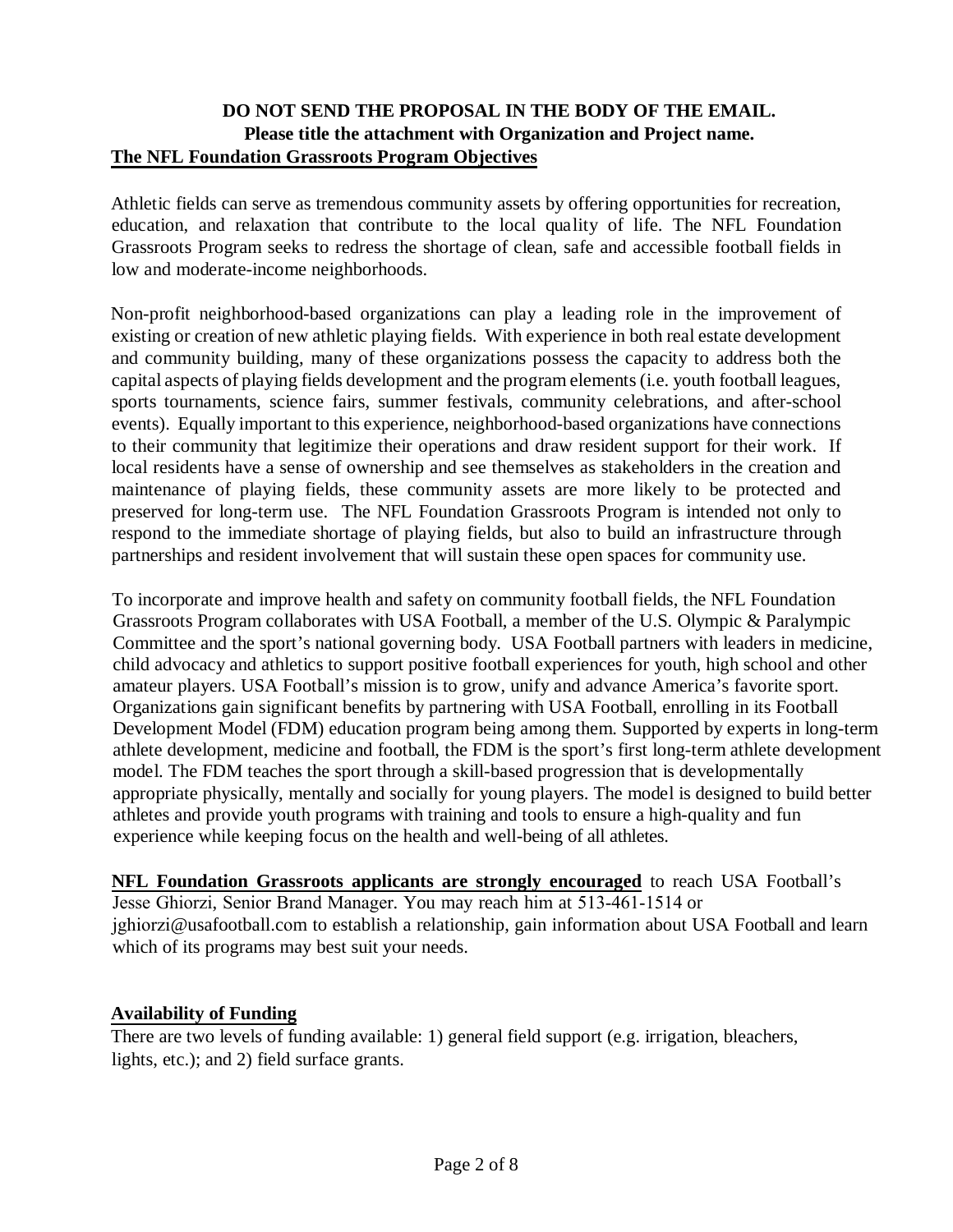General Field Support: applicants may submit requests of up to \$50,000 for capital projects not associated with the actual field surface. This support includes the installation/refurbishment of bleachers, concession stands, lights, irrigation systems, etc.

Field Surface Grants: Matching grants of up to \$250,000 are available to help finance the resurfacing of a community, middle school or high school football field. Matching grants of up to \$250,000 will be available to applicants seeking to install new synthetic sports turf surfaces. The ability of these new surfaces to withstand constant use and require little ongoing maintenance costs makes this an attractive option for communities, schools and youth groups to consider.

A smaller number of matching grants of up to \$100,000 will be available to help finance the resurfacing of a community, middle school or high school football field utilizing natural grass/ sod surfaces. If applicants choose to utilize natural grass/sod surfaces as opposed to the synthetic sports surfaces, a minimum five-year maintenance plan and corresponding financial budget must be provided in order to demonstrate that the applying organization will maintain the field despite projected wear and tear and potential overuse by youth sports participants. Funds from the Program may not be used to maintain field surfaces, as all grant funds must be used for capital expenditures.

# **Organizational Eligibility Criteria**

To be eligible for the NFL Foundation Grassroots Program, organizations applying for grant funds must meet **all** the criteria listed below:

- Be a community-based organization, middle school or high school serving a neighborhood consisting primarily of low and moderate-income families and individuals. **Please note:**
	- **Schools must demonstrate the ability of the community to also utilize the field**
	- **Universities and college campuses are not eligible to apply for NFL Foundation Grassroots grants and will not be considered for funding.**
- Have at least one-full time staff person (all-volunteer organizations will not be considered)
- Be in existence for at least three years
- Have a proven track record in real estate development and/or parks programming
- Have  $501(c)(3)$  tax-exempt status/school status; and
- Located in an NFL Target Market (Please see the list of eligible Target Markets in Attachment A).

Additionally, the facility should recommend that all youth organizations require all youth football coaches earn USA Football Coach Certification for tackle or flag.

If an NFL Foundation Grassroots field grant is awarded – for the benefit of its student-athletes and coaches – the youth and high school football organization scheduled to utilize that field should enroll in USA Football's Heads Up Football program.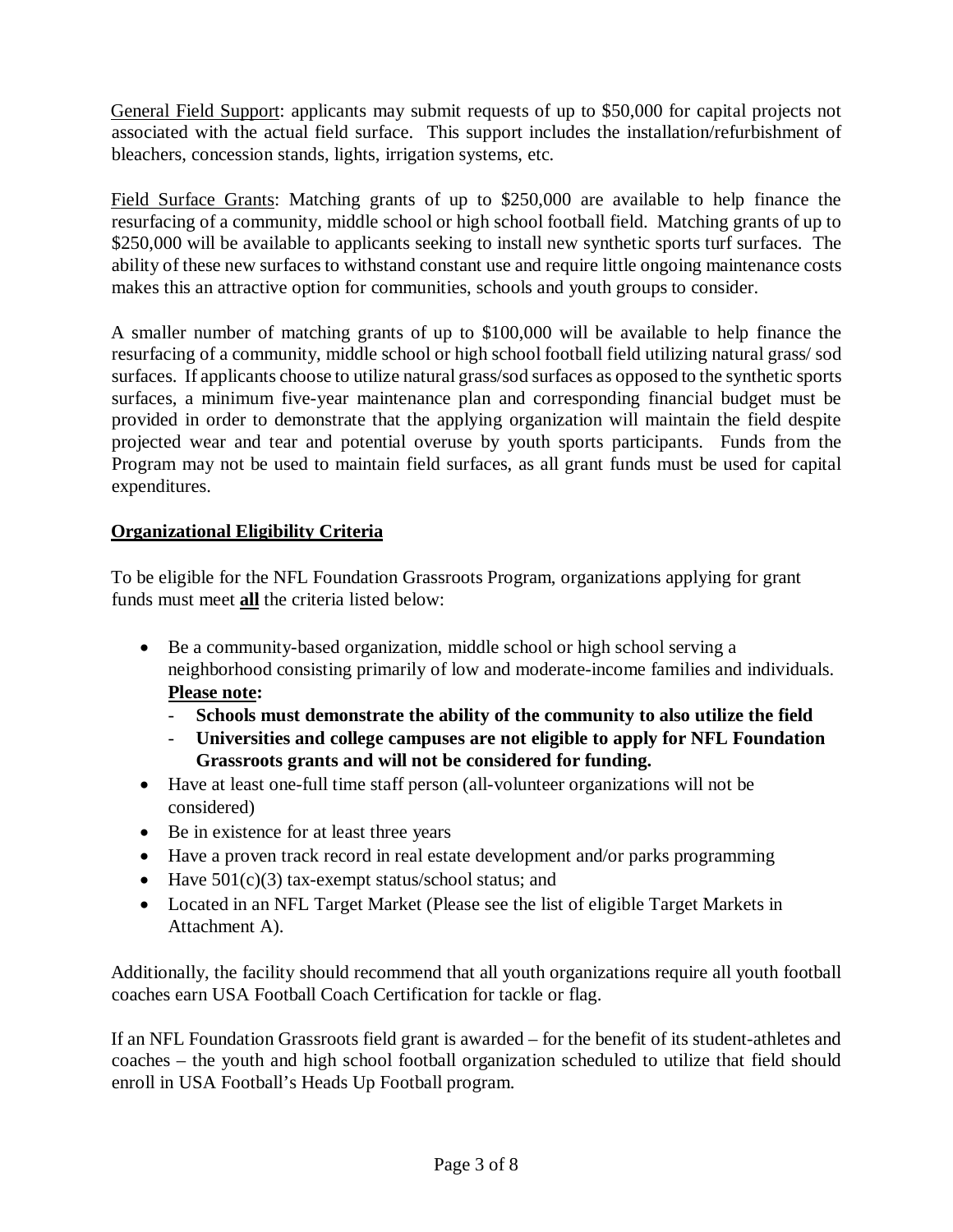# **Selection Criteria**

Organizations and their projects will be selected for funding based upon the following criteria:

**1. Feasibility of the proposed project.** The project budget must be based upon realistic costs, preferably written contractor's estimates.

**2. Project readiness.** Sources of funding for the entire budget should be identified. Plans for field renovation should take into account the schedule of recreation activities over the course of the year. A project timeline should be specified in the proposal.

**3. Impact upon neighborhood and support from the community.** Only proposals that locate projects in low and moderate-income communities will be considered. The proposal should clearly state how the field improvements would benefit the community. It also must clearly detail how many youth and adults make use of the field for football and for other activities. Moreover, the proposal must also include a projected increase in the number of people that will use the facility as a result of the NFL Foundation Grassroots Program improvements. Support letters from other neighborhood and partner organizations and joint use agreements (where applicable) must be included as well as contact information for the youth football organizations and high school football programs scheduled to use the field.

**4. Match funding.** The NFL Foundation Grassroots Program requires a minimum local match of one dollar for every NFL Foundation Grassroots Program dollar (1:1). For example, if the proposal requests \$250,000 from the NFL Foundation Grassroots Program, it must demonstrate sources and commitments for at least \$250,000 in local funds, however should demonstrate total funding sources to cover the costs of the entire project. Match funding at a higher ratio will strengthen the proposal. *\*Note: All funding levels require 1:1 match.*

**5. Security of future field maintenance and safety.** Proposals must have written commitments of maintenance funding for a minimum of five years and a detailed five-year maintenance plan in order to demonstrate that the applicant will maintain the field despite projected wear and tear and potential overuse by youth sports participants. As a reminder, NFL Foundation Grassroots funds may not be used to maintain field surfaces, as all grant funds must be used for capital expenditures.

**6. Capacity of organization and its partners to carry out project.** The applicant organization must demonstrate, through its current management team and previous experience, the ability to manage a project of this size and nature.

# **Other Terms & Definitions:**

Capital improvements refer to the physical development of the field and its surrounding amenities. Such projects may include, but are not limited to, new or renovated irrigation systems, topsoil, sod or seeding, lights, bleachers, public address systems, fences, restroom or locker room facilities, goalposts, and scoreboards.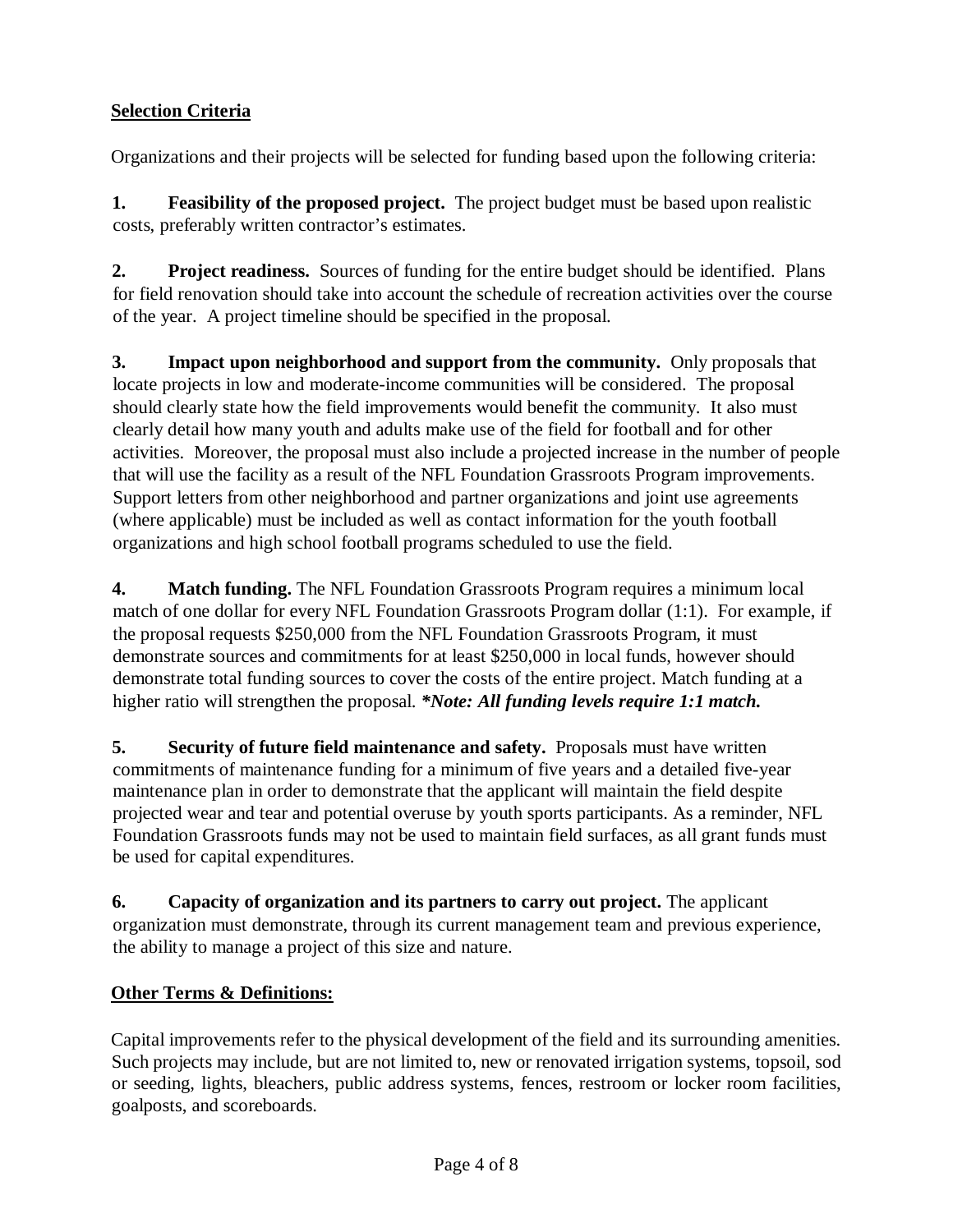Public agencies (other than public schools) may not apply for grants from the NFL Foundation Grassroots Program. However, community-based non-profit organizations with 501(c)(3) designation, middle schools and high schools meeting all other organizational criteria, and private schools with 501(c) (3) designation may apply to make improvements on fields owned and managed by public sector entities (e.g. City, Parks and Recreation Departments, etc.). In those cases, the applicant must show evidence that (1) the public entity supports the proposal; (2) the public entity authorizes the applicant to carry out the proposed capital improvements (this authorization must take into account relevant labor/union regulations and liability issues); (3) the public entity demonstrates its financial commitment to field maintenance; and (4) the field is open to and used by the community for organized athletics and other events through joint use agreements.

# **Application Procedures**

To apply for funding under the NFL Foundation Grassroots Program, please email a scanned copy of the following:

Cover Sheet: A one-page cover sheet including the following information:

- Name, address, e-mail address, telephone and facsimile numbers of the organization
- Executive director and contact person (if different) for this application
- Brief description of proposed project
- Amount of funding requested

# *Please note that use of the NFL Foundation Grassroots Program, NFL, NFL Foundation or LISC logos are expressly prohibited.*

Narrative: In no more than five (5) typed pages, address the following:

- *Description of the organization*: mission, history, and accomplishments, with a focus on capacity to develop the proposed project;
- *Description of the neighborhood*: boundaries of the catchment area, income levels and ethnicity of the population served, condition of housing stock and main commercial areas, existence and conditions of local parks and open spaces (including community facilities);
- *Description of the project*: location, current condition, plans for site use, progress on this plan (including status on site control, zoning, environmental review, and physical improvements), project budget and match funding, timeline for completion of the project, community support for project, and agreements with partner organizations.
- *Impact of the project and future sustainability*: planned or anticipated programming in field space including youth and high school football programs, plans for continued maintenance and safety of field (including long-term maintenance budget and timeline), and how project fits into community plans for neighborhood;
- Please indicate how you learned about the NFL Foundation Grassroots Program.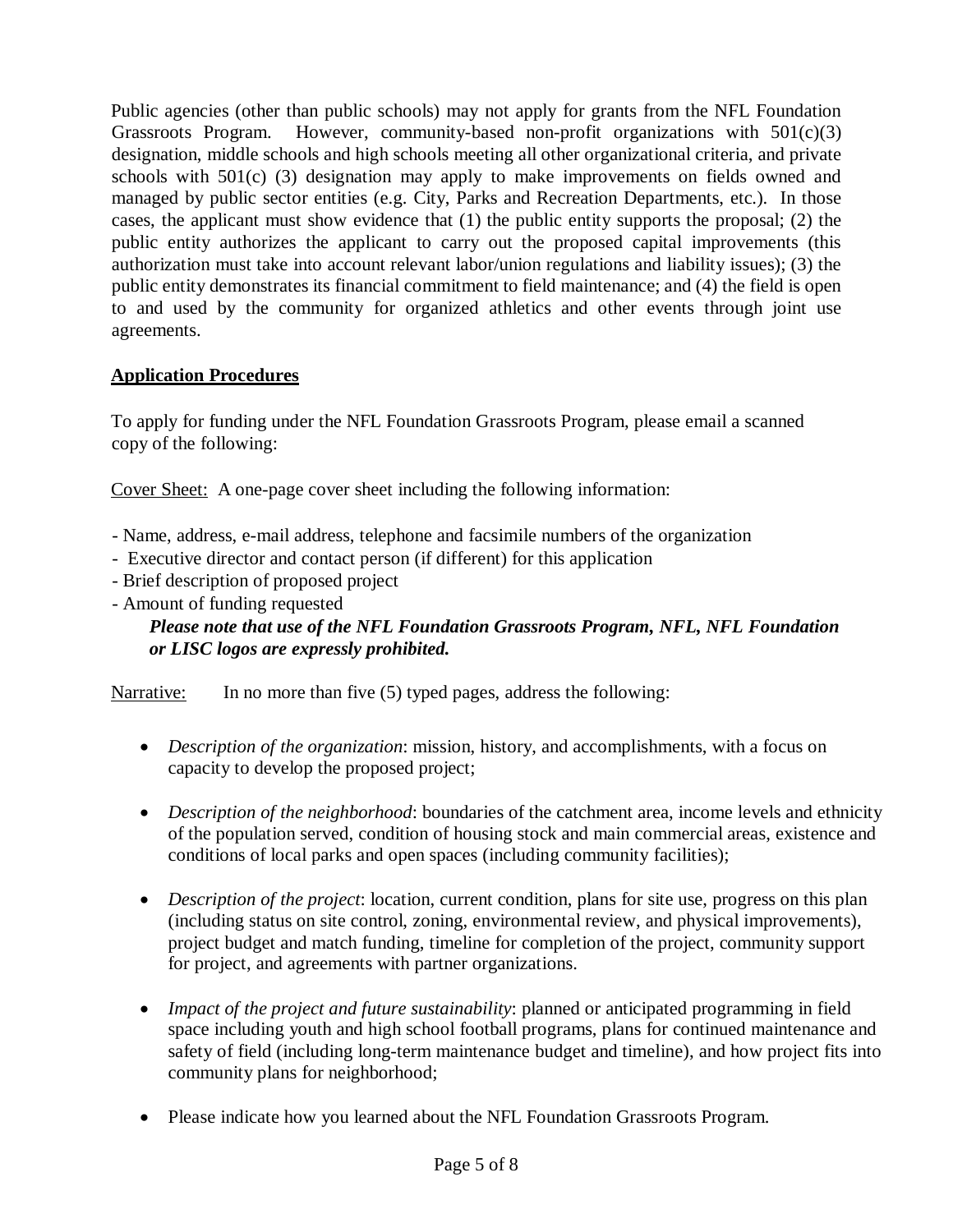Organizational Attachments: Please attach the following items:

- IRS 501(c)(3) determination letter
- Two most recent audited financial statements (preferably annual statements for 2017 and 2018)
- Most recent IRS 990 form (preferably 2018)
- Current List of organizations' Board of Directors (contact information)
- Current list of youth football league organizations utilizing (or will use) the field including league contact information.
- Current list of other youth sports organizations/activities utilizing the fields
- IRS W-9 Form

Project Attachments: Please include a copy of the following items:

- Project budget for the renovations/construction of football field
- Financing commitment letters from match funding sources
- Financial commitment letters and detailed maintenance plan from organizations responsible for field maintenance.
- Landscaping or park design plans
- Environmental reports (if necessary)
- Agreements and budgets for field programming (i.e. youth football)
- Letters of support and joint use agreements from field users and other community organizations
- Contact information for the youth football organizations and high school football programs scheduled to utilize the field

Proposals should be emailed to SportsandRec@LISC.org

# **Proposals are due by May 31, 2021- No exceptions.**

If you have questions regarding this RFP, please contact LISC Sports & Recreation by e-mail at SportsandRec@lisc.org

# **NFL Foundation Grassroots Program – Attachment A Note: Only organizations located in low-moderate income areas within the following Target Markets are eligible to apply**.

| <b>NFL Team</b>         | <b>Target Market</b>                                                   |
|-------------------------|------------------------------------------------------------------------|
| Arizona Cardinals       | Phoenix, Peoria, Glendale, Tempe, Flagstaff, Sacaton, Tucson, AZ       |
| Atlanta Falcons         | Georgia Statewide                                                      |
| <b>Baltimore Ravens</b> | Baltimore, MD                                                          |
| <b>Buffalo Bills</b>    | Buffalo, Lackawanna, Niagara Falls, Rochester, Tonawanda, Cheektowaga, |
|                         | Lockport, Alden, Akron, Gowanda, NY                                    |
| Carolina Panthers       | North and South Carolina                                               |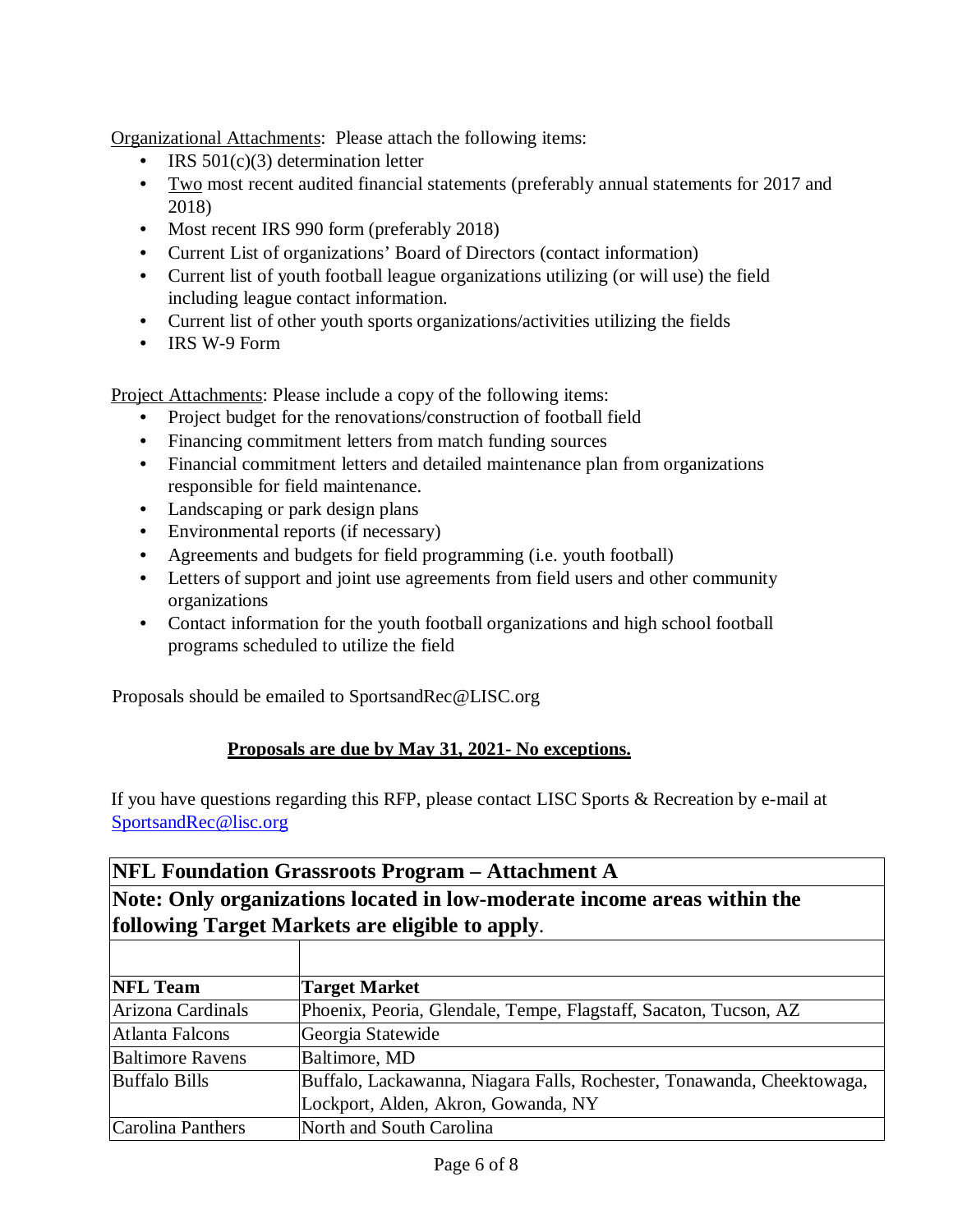| Chicago Bears               | Chicago, Brookfield, Chicago Heights, Decatur, Rock Island, Riverdale, Blue                                                                                                                                                                                                                                                                                                                                                                        |
|-----------------------------|----------------------------------------------------------------------------------------------------------------------------------------------------------------------------------------------------------------------------------------------------------------------------------------------------------------------------------------------------------------------------------------------------------------------------------------------------|
|                             | Island, North Chicago, Waukegan, Aurora, Peoria, IL and Hammond, IN                                                                                                                                                                                                                                                                                                                                                                                |
| Cincinnati Bengals          | Cincinnati, Hamilton County, Dayton, Montgomery County,                                                                                                                                                                                                                                                                                                                                                                                            |
|                             | Clermont, Butler, Warren, OH; Louisville and Northern                                                                                                                                                                                                                                                                                                                                                                                              |
|                             | Kentucky (Boone County, Campbell County, Kenton County)                                                                                                                                                                                                                                                                                                                                                                                            |
| <b>Cleveland Browns</b>     | Cleveland, Akron, Canton, Cuyahoga, Lake, Ashtabula, Garfield Heights,                                                                                                                                                                                                                                                                                                                                                                             |
|                             | Parma Heights, Columbus, Trumbull, Mahoning, Columbiana, Toledo, Stark,                                                                                                                                                                                                                                                                                                                                                                            |
|                             | Wayne, Medina, Summit, Portage, Geauga, Youngstown, Lorain County, OH                                                                                                                                                                                                                                                                                                                                                                              |
| <b>Dallas Cowboys</b>       | Dallas, Arlington, Fort Worth, Irving, Frisco, TX                                                                                                                                                                                                                                                                                                                                                                                                  |
| <b>Denver Broncos</b>       | Colorado Statewide                                                                                                                                                                                                                                                                                                                                                                                                                                 |
| <b>Detroit Lions</b>        | Detroit, Highland Park, Allen Park, Dearborn, Flint, MI                                                                                                                                                                                                                                                                                                                                                                                            |
| <b>Houston Texans</b>       | Houston, TX                                                                                                                                                                                                                                                                                                                                                                                                                                        |
| <b>Green Bay Packers</b>    | Green Bay, Eau Claire, Lacrosse, Madison, Manitowoc, Milwaukee, New                                                                                                                                                                                                                                                                                                                                                                                |
|                             | Richmond, Racine, Sheboygan, Menasha, WI                                                                                                                                                                                                                                                                                                                                                                                                           |
| Indianapolis Colts          | Indianapolis, Muncie, IN                                                                                                                                                                                                                                                                                                                                                                                                                           |
| Jacksonville Jaguars        | Jacksonville; Nassau, Clay, St. John's, Baker, Putnam and Flagler Counties,                                                                                                                                                                                                                                                                                                                                                                        |
|                             | FL; Camden and Glynn Counties, GA                                                                                                                                                                                                                                                                                                                                                                                                                  |
| Kansas City Chiefs          | Kansas City, Independence, MO; Kansas City, KS                                                                                                                                                                                                                                                                                                                                                                                                     |
| Los Angeles Chargers        | Los Angeles County, CA; Orange County, CA; San Diego, CA                                                                                                                                                                                                                                                                                                                                                                                           |
| Los Angeles Rams            | Los Ángeles County, CA, Ventura County, Inland Empire, San Fernando                                                                                                                                                                                                                                                                                                                                                                                |
|                             | Valley, CA                                                                                                                                                                                                                                                                                                                                                                                                                                         |
| Miami Dolphins              | Miami- Dade, Broward, Palm Beach, Collier, Lee, Monroe, Martin and Port                                                                                                                                                                                                                                                                                                                                                                            |
|                             | St. Lucie Counties, FL                                                                                                                                                                                                                                                                                                                                                                                                                             |
| Minnesota Vikings           | Minneapolis, Duluth, St. Cloud, St. Paul, Rochester, MN                                                                                                                                                                                                                                                                                                                                                                                            |
| <b>New England Patriots</b> | Boston, Brockton, Lynn, Lawrence, Springfield, Foxborough, Attleboro, MA<br>Nashua, Manchester, NH; Providence, Central Falls, Cranston, RI                                                                                                                                                                                                                                                                                                        |
| <b>New Orleans Saints</b>   | Acadia, Ascension, Assumption, Avoyelles, Baton Rouge, Bienville, Bossier,<br>Caddo, Caldwell, Claiborne, Grant, Iberia, Jackson, Jefferson, Lafourche, La<br>Salle, Lincoln, Livingston, Madison, Orleans, Ouachita, Plaquemines,<br>Sabine, St. Bernard, St. James, St. Martin, St. Mary, St. Tammany, St. John,<br>St. Charles, Tangipahoa, Terrebonne, Vermillion, Vernon, and Washington<br>Parishes. New Orleans, LA<br>Southern Mississippi |
| <b>New York Giants</b>      | Englewood, Hackensack, Jersey City, Newark, Irvington, Paterson, Hoboken,                                                                                                                                                                                                                                                                                                                                                                          |
|                             | NJ; Mount Vernon, Yonkers, Peekskill, NY                                                                                                                                                                                                                                                                                                                                                                                                           |
|                             | Bridgeport, Hartford, New Haven, Stamford, CT                                                                                                                                                                                                                                                                                                                                                                                                      |
| New York Jets               | Morris County (Dover, Morris Township), NJ;                                                                                                                                                                                                                                                                                                                                                                                                        |
|                             | Hempstead, Wyandanch, NYC, Peekskill, Roosevelt,                                                                                                                                                                                                                                                                                                                                                                                                   |
|                             | Uniondale, NY                                                                                                                                                                                                                                                                                                                                                                                                                                      |
| Las Vegas Raiders           | Henderson, Las Vegas, North Las Vegas, NV                                                                                                                                                                                                                                                                                                                                                                                                          |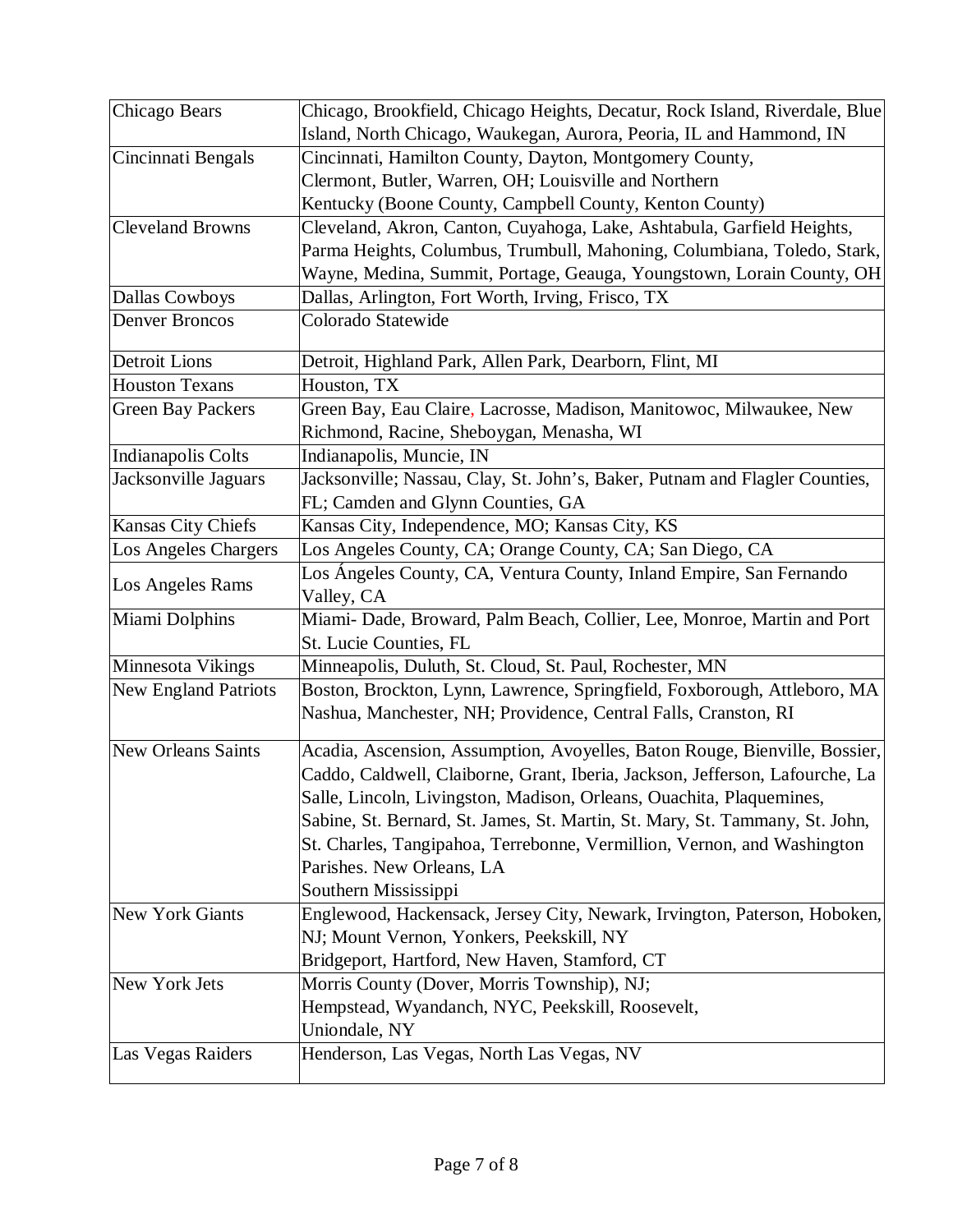| Philadelphia Eagles                | Philadelphia, PA; Camden, NJ; Wilmington, DE                                                                                                                                                                                                  |
|------------------------------------|-----------------------------------------------------------------------------------------------------------------------------------------------------------------------------------------------------------------------------------------------|
| <b>Pittsburgh Steelers</b>         | Pittsburgh and Allegheny, Armstrong, Beaver, Blair County, Butler, Cambria<br>County, Clinton County, Fayette, Green, Indiana, Lawrence, Somerset,<br>Washington, & Westmoreland counties, PA<br>Fairmont, Weirton, WV                        |
| San Francisco 49ers                | San Francisco, South San Francisco, East Palo Alto, Pájaro, Salinas, San<br>José, Watsonville, Santa Clara, Oakland, Alameda, Berkeley, Castro Valley,<br>Hayward, San Leandro, San Lorenzo, Richmond, Union City, Walnut Creek,<br><b>CA</b> |
| <b>Seattle Seahawks</b>            | <b>Washington State</b>                                                                                                                                                                                                                       |
| Tampa Bay Buccaneers               | Hernando, Hillsborough, Orange, Osceola, Pinellas, Seminole, Manatee,<br>Polk, Pasco, and Sarasota Counties, FL                                                                                                                               |
| <b>Tennessee Titans</b>            | Chattanooga, Jackson, Knoxville, Memphis and Davidson, Cheatham,<br>Dickson, Sumner, Rutherford, Williamson, Wilson, Robertson, Cannon,<br>Hickman, Macon, Maury, Smith, and Trousdale counties, TN                                           |
| <b>Washington Football</b><br>Team | Washington, DC; Prince George's County, MD<br>Silver Spring, MD; Richmond, Virginia Beach, Henrico County, VA                                                                                                                                 |